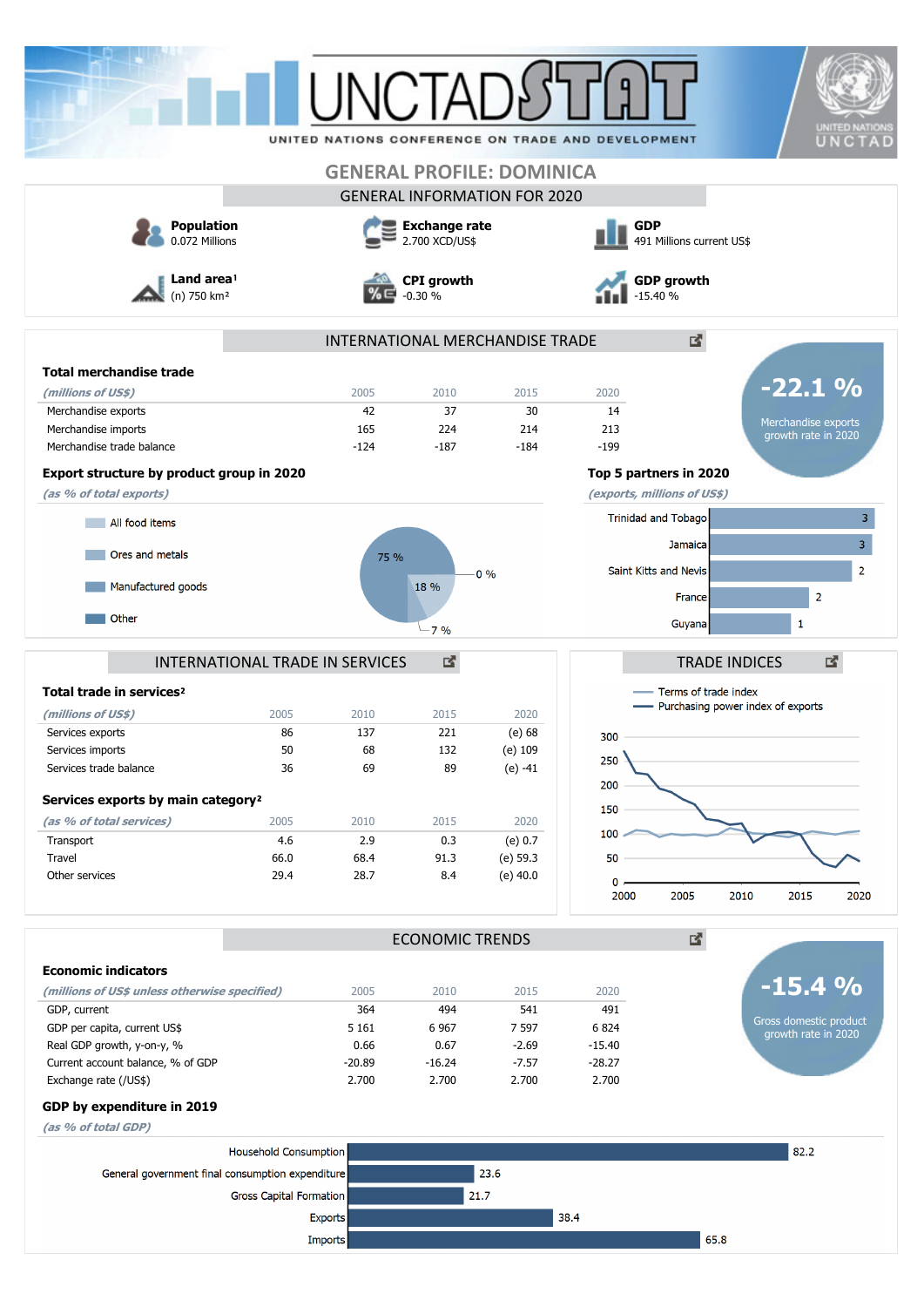

**(as % of total labour force, all sectors)**

No data available

| Trade balance indicators <sup>2</sup> |          |          |          |              |
|---------------------------------------|----------|----------|----------|--------------|
| (as % and index)                      | 2005     | 2010     | 2015     | 2020         |
| Balance, % of GDP                     | $-18.33$ | $-18.32$ | $-13.14$ | (e) -49.40   |
| Balance, % of imports                 | $-34.04$ | $-34.20$ | $-21.73$ | (e) -73.30   |
| Normalized balance                    | $-0.205$ | $-0.206$ | $-0.122$ | $(e) -0.579$ |

### **Trade openness**²



## 図 OTHER INDICATORS**Maritime transport indicators 0.059 %** 2005 2010 2015 2020 Merchant fleet, national flag (thousands of DWT) 467 1 610 628 1 231 Share of the total world Liner shipping connectivity index (maximum 2006 = 100 for China) ... 3.86 4.49 6.35 merchant fleet in 2020 Container port throughput (TEU) .. 7 363 7 361 7 401 **Information economy indicators (as % of)** 2005 2010 2015 2020 Share of ICT goods, % of total exports 0.24 2.45 .. .. Share of ICT goods, % of total imports 8.31 4.81 .. .. Share of workforce involved in the ICT sector .. .. .. ..